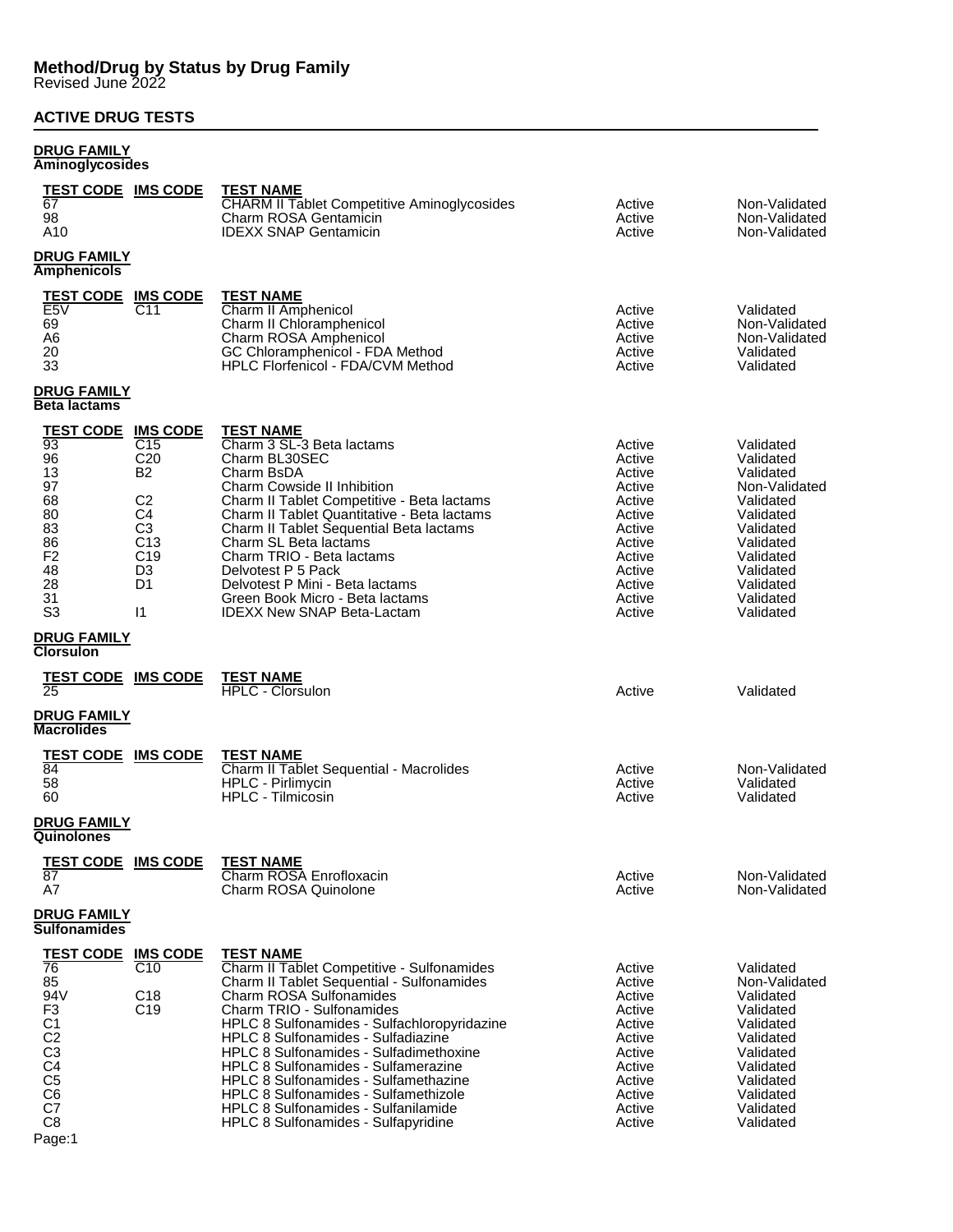## **ACTIVE DRUG TESTS**

### **DRUG FAMILY Sulfonamides**

| <b>TEST CODE</b><br>C9<br>C <sub>0</sub><br>44                                                                                                                     | <b>IMS CODE</b>                                               | <b>TEST NAME</b><br>HPLC 8 Sulfonamides - Sulfaquinoxaline<br><b>HPLC 8 Sulfonamides - Sulfathiazole</b><br><b>TLC Sulfonamide</b>                                                                                                                                                                                                                                                                                                                                                  | Active<br>Active<br>Active                                                                       | Validated<br>Validated<br>Validated                                                                                            |
|--------------------------------------------------------------------------------------------------------------------------------------------------------------------|---------------------------------------------------------------|-------------------------------------------------------------------------------------------------------------------------------------------------------------------------------------------------------------------------------------------------------------------------------------------------------------------------------------------------------------------------------------------------------------------------------------------------------------------------------------|--------------------------------------------------------------------------------------------------|--------------------------------------------------------------------------------------------------------------------------------|
| <b>DRUG FAMILY</b><br>Tetracyclines                                                                                                                                |                                                               |                                                                                                                                                                                                                                                                                                                                                                                                                                                                                     |                                                                                                  |                                                                                                                                |
| <b>TEST CODE</b><br>$\overline{77}$<br>95V<br>F4<br>32<br>D <sub>1</sub><br>D <sub>2</sub><br>D <sub>3</sub><br>E <sub>1</sub><br>E <sub>2</sub><br>E <sub>3</sub> | <b>IMS CODE</b><br>C12.<br>C <sub>17</sub><br>C <sub>19</sub> | <b>TEST NAME</b><br>Charm II Tablet Competitive - Tetracyclines<br>Charm ROSA Tetracycline-SL(Dil. Conf.) Orange<br>Charm TRIO - Tetracyclines<br>Green Book Micro - Tetracyclines<br><b>HPLC Tetracyclines - Chlortetracycline</b><br><b>HPLC Tetracyclines - Oxytetracycline</b><br><b>HPLC Tetracyclines - Tetracycline</b><br>Isocratic HPLC Tetracyclines - Chlortetracycline<br>Isocratic HPLC Tetracyclines - Oxytetracycline<br>Isocratic HPLC Tetracyclines - Tetracycline | Active<br>Active<br>Active<br>Active<br>Active<br>Active<br>Active<br>Active<br>Active<br>Active | Validated<br>Validated<br>Validated<br>Validated<br>Validated<br>Validated<br>Validated<br>Validated<br>Validated<br>Validated |
| <b>DRUG FAMILY</b><br><b>DRUG GROUP NOT IDENTIFIED</b>                                                                                                             |                                                               |                                                                                                                                                                                                                                                                                                                                                                                                                                                                                     |                                                                                                  |                                                                                                                                |
| <u>TEST CODE</u><br>99                                                                                                                                             | <b>IMS CODE</b>                                               | <b>TEST NAME</b><br>Other (Test Method Not Identified)                                                                                                                                                                                                                                                                                                                                                                                                                              | Active                                                                                           | Non-Validated                                                                                                                  |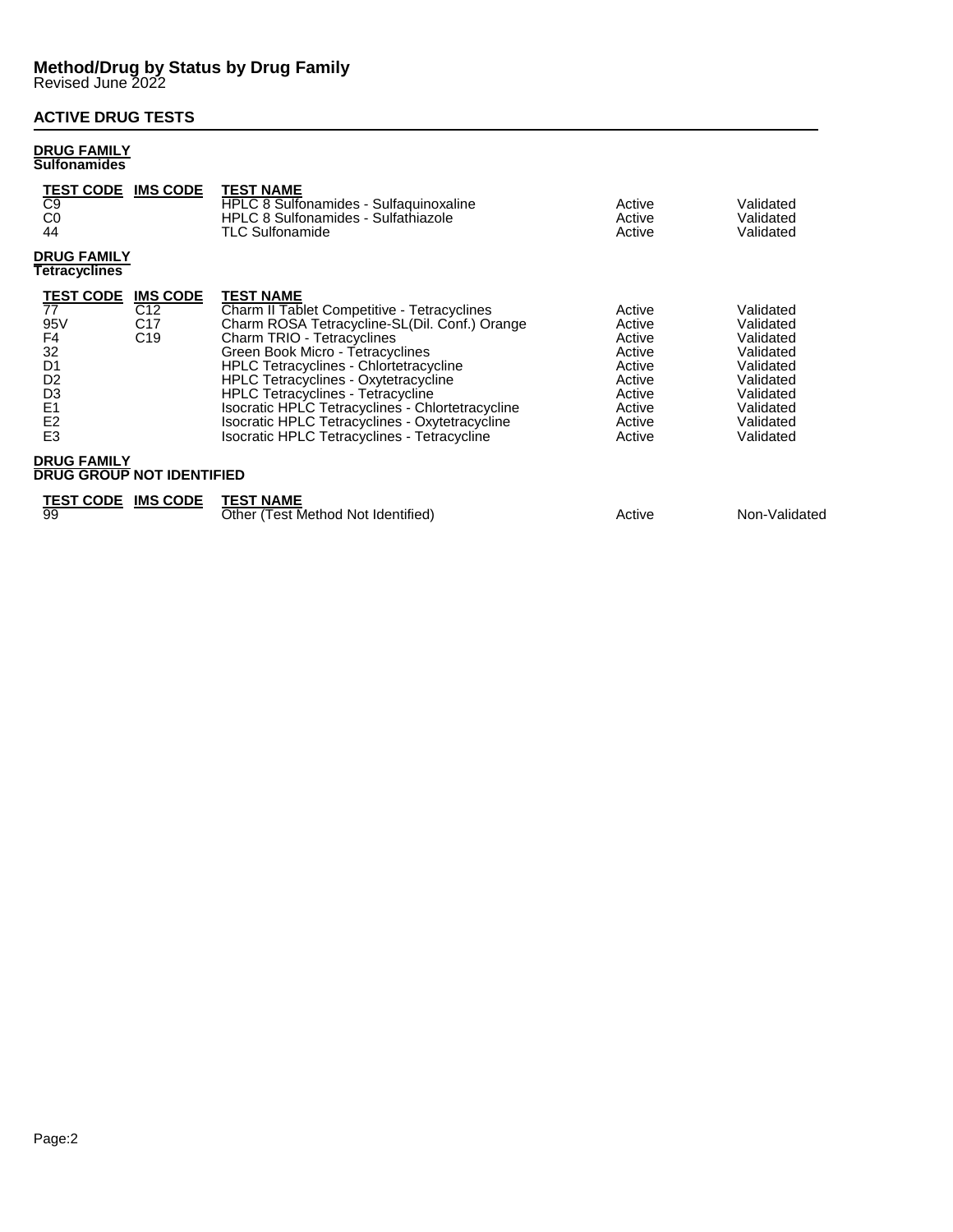# **DISCONTINUED DRUG TESTS**

#### **DRUG FAMILY Aminoglycosides**

| <b>TEST CODE IMS CODE</b><br>$\overline{82}$<br>63<br>64                                     |                 | <b>TEST NAME</b><br>Charm II Tablet Sequential - Aminoglycosides<br>ID Block - Gentamicin<br>ID Block - Neomycin                                                                                                                                                                                                                                                                  | Not Active<br>Not Active<br>Not Active                                                                                                                               | Non-Validated<br>Non-Validated<br>Non-Validated                                                                                                          |
|----------------------------------------------------------------------------------------------|-----------------|-----------------------------------------------------------------------------------------------------------------------------------------------------------------------------------------------------------------------------------------------------------------------------------------------------------------------------------------------------------------------------------|----------------------------------------------------------------------------------------------------------------------------------------------------------------------|----------------------------------------------------------------------------------------------------------------------------------------------------------|
| <b>DRUG FAMILY</b><br><b>Amphenicols</b>                                                     |                 |                                                                                                                                                                                                                                                                                                                                                                                   |                                                                                                                                                                      |                                                                                                                                                          |
| <b>TEST CODE IMS CODE</b><br>E5                                                              |                 | <b>TEST NAME</b><br>Charm II Amphenicols Test                                                                                                                                                                                                                                                                                                                                     | Not Active                                                                                                                                                           | Non-Validated                                                                                                                                            |
| <b>DRUG FAMILY</b><br><b>Beta lactams</b>                                                    |                 |                                                                                                                                                                                                                                                                                                                                                                                   |                                                                                                                                                                      |                                                                                                                                                          |
| <b>TEST CODE IMS CODE</b><br>16<br>05<br>A <sub>1</sub><br>A <sub>2</sub><br>78<br>81<br>12  |                 | <b>TEST NAME</b><br>Charm Cowside Inhibition<br>Charm I Liquid - Beta lactams<br>Charm I/Cowside II Tablet - Beta lactams<br>Charm I/Cowside II Tablet - Cloxacillin<br>Charm II Liquid - Beta lactams<br>Charm II Tablet Quantitative - Cloxacillin<br>Charm II Tablet Transit - Beta lactams                                                                                    | Not Active<br>Not Active<br>Not Active<br>Not Active<br>Not Active<br>Not Active<br>Not Active                                                                       | Non-Validated<br>Validated<br>Validated<br>Validated<br>Validated<br>Validated<br>Validated                                                              |
| 70<br>17<br>92<br>27<br>26<br>03<br>52<br>53<br>N <sub>3</sub>                               | N3              | Charm II Test for Cloxacillin (Competitive Assay)<br>Charm Rapid Inhibition Test - Beta lactams<br>Charm SL-6 Beta lactams<br>Delvo-X-PRESS - Beta lactams<br>Delvotest SP/Delvotest SP Mini - Beta lactams<br>Difco BSDA - Beta lactams<br>Lak Tek - Beta lactams<br>Lak Tek - Ceftiofur<br>Neogen BetaStar Advanced for Beta-lactams                                            | Not Active<br>Not Active<br>Not Active<br>Not Active<br>Not Active<br>Not Active<br>Not Active<br>Not Active<br>Not Active                                           | Validated<br>Non-Validated<br>Validated<br>Validated<br>Validated<br>Non-Validated<br>Validated<br>Validated<br>Validated                                |
| N1<br>04<br>02<br>06<br>07<br>08<br>09<br>61<br>62<br>S <sub>2</sub><br>S <sub>1</sub><br>50 |                 | Neogen BetaStar Plus Beta lactams<br>Parallux Beta lactams 2X Assay<br>Parallux Beta lactams Assay<br>Parallux-Ceftiofur Assay<br>Parallux-Cephapirin Assay<br>Parallux-Cillins Assay<br>Parallux-Cloxacillin Assay<br>Penzyme III Test - Beta lactams<br>Penzyme Milk Test - Beta lactams<br>Snap (Reader) - Beta lactams<br>Snap (Visual) - Beta lactams<br>Snap - Beta lactams | Not Active<br>Not Active<br>Not Active<br>Not Active<br>Not Active<br>Not Active<br>Not Active<br>Not Active<br>Not Active<br>Not Active<br>Not Active<br>Not Active | Validated<br>Validated<br>Validated<br>Validated<br>Validated<br>Validated<br>Validated<br>Validated<br>Validated<br>Validated<br>Validated<br>Validated |
| <b>DRUG FAMILY</b><br>Chloramphenicol                                                        |                 |                                                                                                                                                                                                                                                                                                                                                                                   |                                                                                                                                                                      |                                                                                                                                                          |
| <b>TEST CODE IMS CODE</b>                                                                    |                 | <b>TEST NAME</b><br>Lak Tek - Chloramphenicol                                                                                                                                                                                                                                                                                                                                     | Not Active                                                                                                                                                           | Non-Validated                                                                                                                                            |
| <b>DRUG FAMILY</b><br><b>Florfenicol</b>                                                     |                 |                                                                                                                                                                                                                                                                                                                                                                                   |                                                                                                                                                                      |                                                                                                                                                          |
| <b>TEST CODE</b>                                                                             | <b>IMS CODE</b> | <b>TEST NAME</b><br>Charm II Florfenicol                                                                                                                                                                                                                                                                                                                                          | Not Active                                                                                                                                                           | Non-Validated                                                                                                                                            |
| <u>DRUG FAMILY</u><br><b>Gentamicin</b>                                                      |                 |                                                                                                                                                                                                                                                                                                                                                                                   |                                                                                                                                                                      |                                                                                                                                                          |
| <b>TEST CODE IMS CODE</b><br>71<br>59<br>56                                                  |                 | <b>TEST NAME</b><br>Charm II Tablet Competitive - Aminoglycosides ST<br>Cite Probe Gentamicin<br>Lak Tek - Gentamicin                                                                                                                                                                                                                                                             | Not Active<br>Not Active<br><b>Not Active</b>                                                                                                                        | Non-Validated<br>Non-Validated<br>Non-Validated                                                                                                          |
| <b>DRUG FAMILY</b><br><b>Macrolides</b>                                                      |                 |                                                                                                                                                                                                                                                                                                                                                                                   |                                                                                                                                                                      |                                                                                                                                                          |
| <b>TEST CODE IMS CODE</b><br>A3<br>72                                                        |                 | <b>TEST NAME</b><br>Charm I/Cowside II Tablet - Macrolides<br>Charm II Tablet Competitive - Macrolides                                                                                                                                                                                                                                                                            | Not Active<br>Not Active                                                                                                                                             | Non-Validated<br>Non-Validated                                                                                                                           |

Page:3